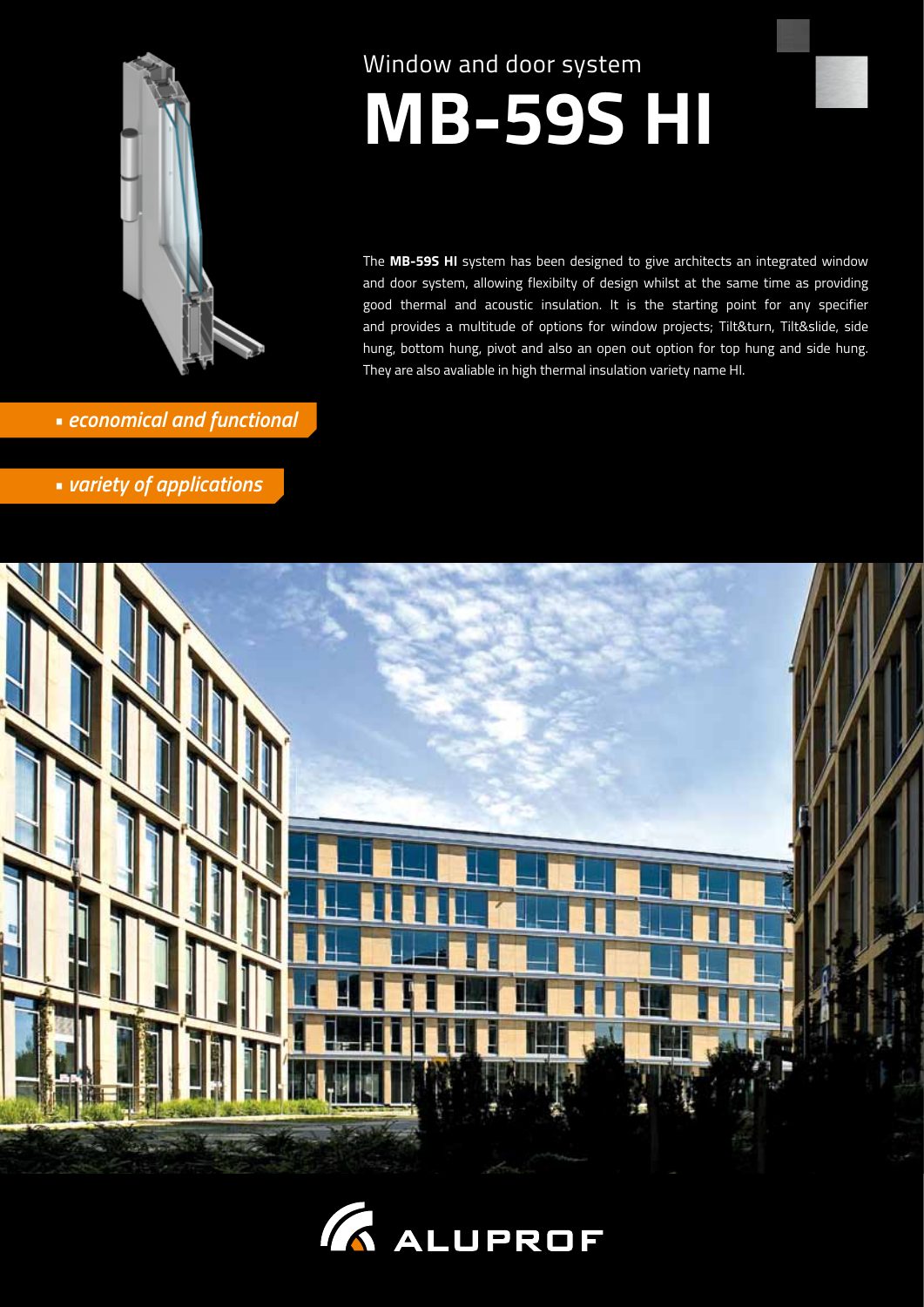#### **MB-59S / MB-59S HI**







Opening window – cross-section MB-59S HI Door – cross-section MB-59S

The standard tilt and turn variety offers great value for money. It is ideal for limited budget projects with basic thermal and acoustic requirements. It is suitable for installation in low or medium rise buildings for commercial and domestic, new build or refurbishment projects.

## **MB-59S CASEMENT / MB-59S CASEMENT HI**





Outward opening window – cross-section

The casement window features modern structure designed to get more out of its thermal performance in compliance with building regulations. It is available as a top or side hung window and has multi point locking and fixed restrictors with adjustable friction for enhanced security.

### **MB-59S PIVOT / MB-59S PIVOT HI**







Pivot window – cross-section

The pivot window is available in horizontal or vertical applications which makes it an appropriate window for most occasions. The compliance with safety and ventilation requirements makes the pivot the ideal choice for hospitals, schools and offices. It is greatly compatible with curtain wall systems for enabling easy and intuitive assembly to already set wall.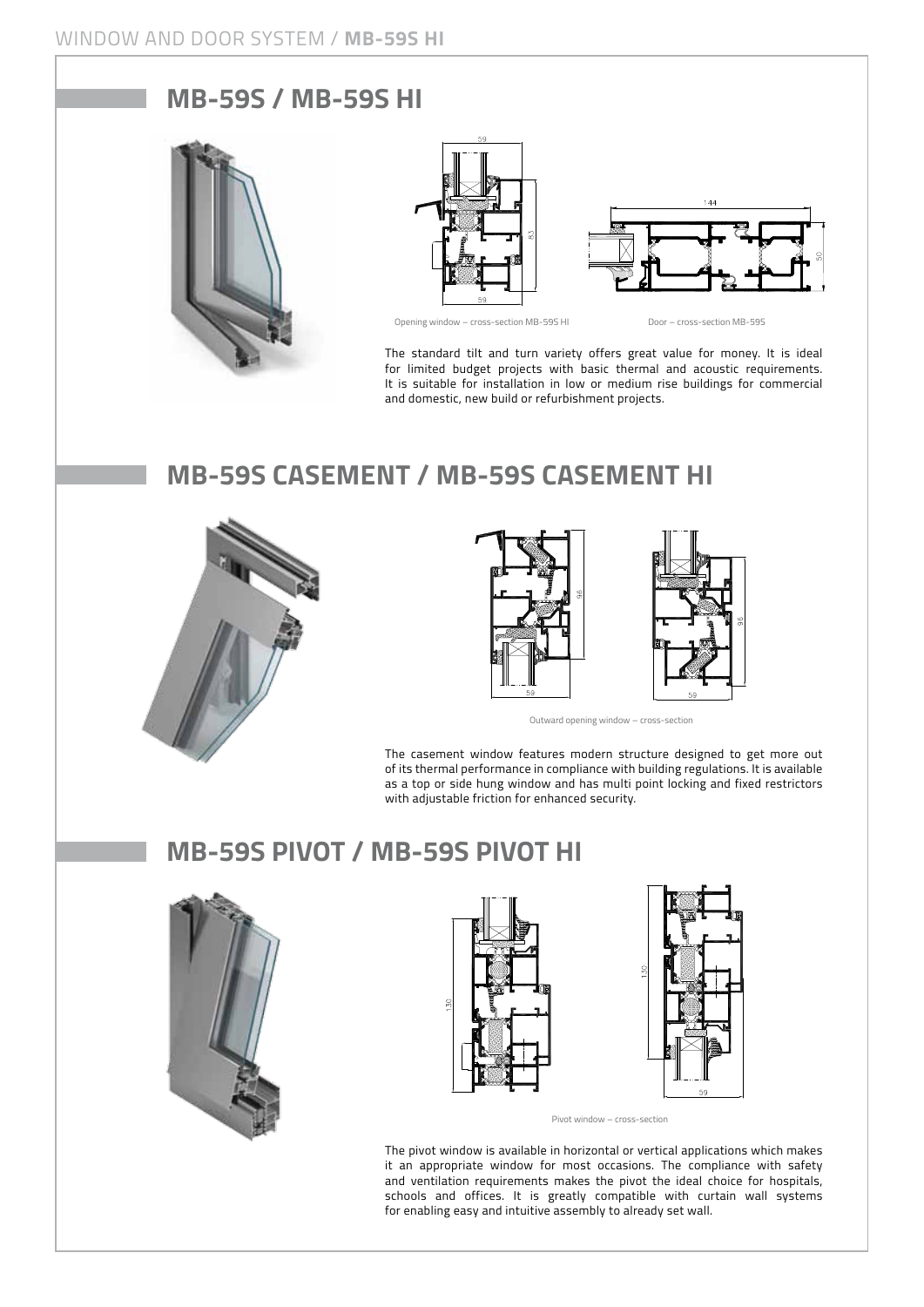#### **MB-59SE**







Door – cross-section Cross-section of the bottom rail in door

This modern variety is designed for economy type of doors and combination of doors and windows that meet enhanced performance requirements.

## **Folding door**





They can feature open in option when they are based on one of MB-59S, MB-60, MB-70 aluminum profiles or the open out when they employ MB-59S Casement solution.

**MB-DPA** 





Door – cross-section

Automatic sliding door system is designed for use as individual construction, in larger glazing modules and as part of aluminum curtain wall. It can employ both thermally insulated and non insulated aluminum profiles. Offering comfort of use and high rate of safety it features large size of glazing panes.